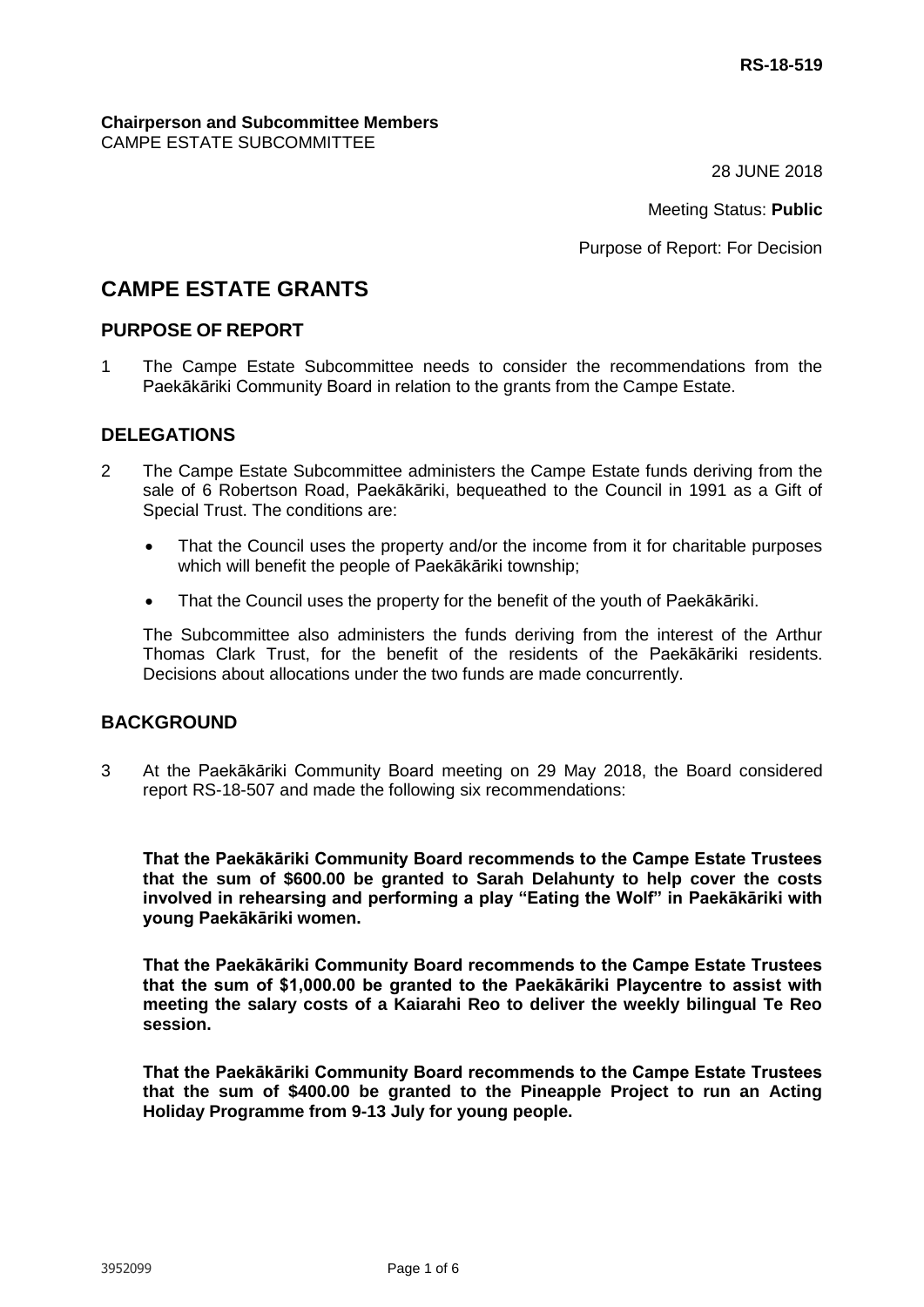**That the Paekākāriki Community Board recommends to the Campe Estate Trustees that the sum of \$500.00 be granted to the Paekākāriki School to assist with the costs of putting on a school production this year.**

**That the Paekākāriki Community Board recommends to the Campe Estate Trustees that the sum of \$900.00 be granted to Harriet Wills, Sofia Hamann and Maria Dussler of Kāpiti College (\$300.00 each) to travel to Ecuador and the Galapagos Islands with Operation Wallacea.** 

**That the Paekākāriki Community Board recommends to the Campe Estate Trustees that the sum of \$300.00 be granted to Willow Harper to assist with the purchase of a new kneeboard.**

## **CONSIDERATIONS**

#### **Issues and options**

- 4 The process for grant applications from the Campe Estate is that the Paekākāriki Community Board first considers the applications to ensure that they meet the agreed criteria and then makes recommendations to the Campe Estate Subcommittee.
- 5 The applications meet the criteria for the Campe Estate grants ie. from organisations that provide services which support the people of Paekākāriki with an emphasis on youth.

#### **Financial Considerations**

6 The Council's interest earning special funds and reserves accrue interest. The Council intends to review its current practice to identify any opportunities to maximise interest earned, where applicable.

|                                                                 |                        | <b>CAMPE ESTATE</b><br><b>GRANTS*</b> |
|-----------------------------------------------------------------|------------------------|---------------------------------------|
| <b>Closing Balance 31 March 2018</b>                            |                        | \$112,126.96                          |
| Add: Interest Received (31 March 2018)                          |                        | \$6,292.54                            |
| <b>Opening Balance as at 1 April 2018</b>                       |                        | \$118,419.50                          |
| Less: Proposed Grants 29 May 2018                               |                        |                                       |
| Sarah Delahunty                                                 | \$600.00               |                                       |
| Paekākāriki Playcentre C/- Beba McLean<br>The Pineapple Project | \$1,000.00<br>\$400.00 |                                       |
| Paekākāriki School                                              | \$500.00               |                                       |
| Kapiti College - 3 students (\$300.00 each)                     | \$900.00               |                                       |
| <b>Willow Harper</b>                                            | \$300.00               |                                       |
|                                                                 |                        | \$3,700.00                            |
| <b>Estimated Closing Balance as at 31 May 2018</b>              | <b>TBC</b>             | \$114,719.50                          |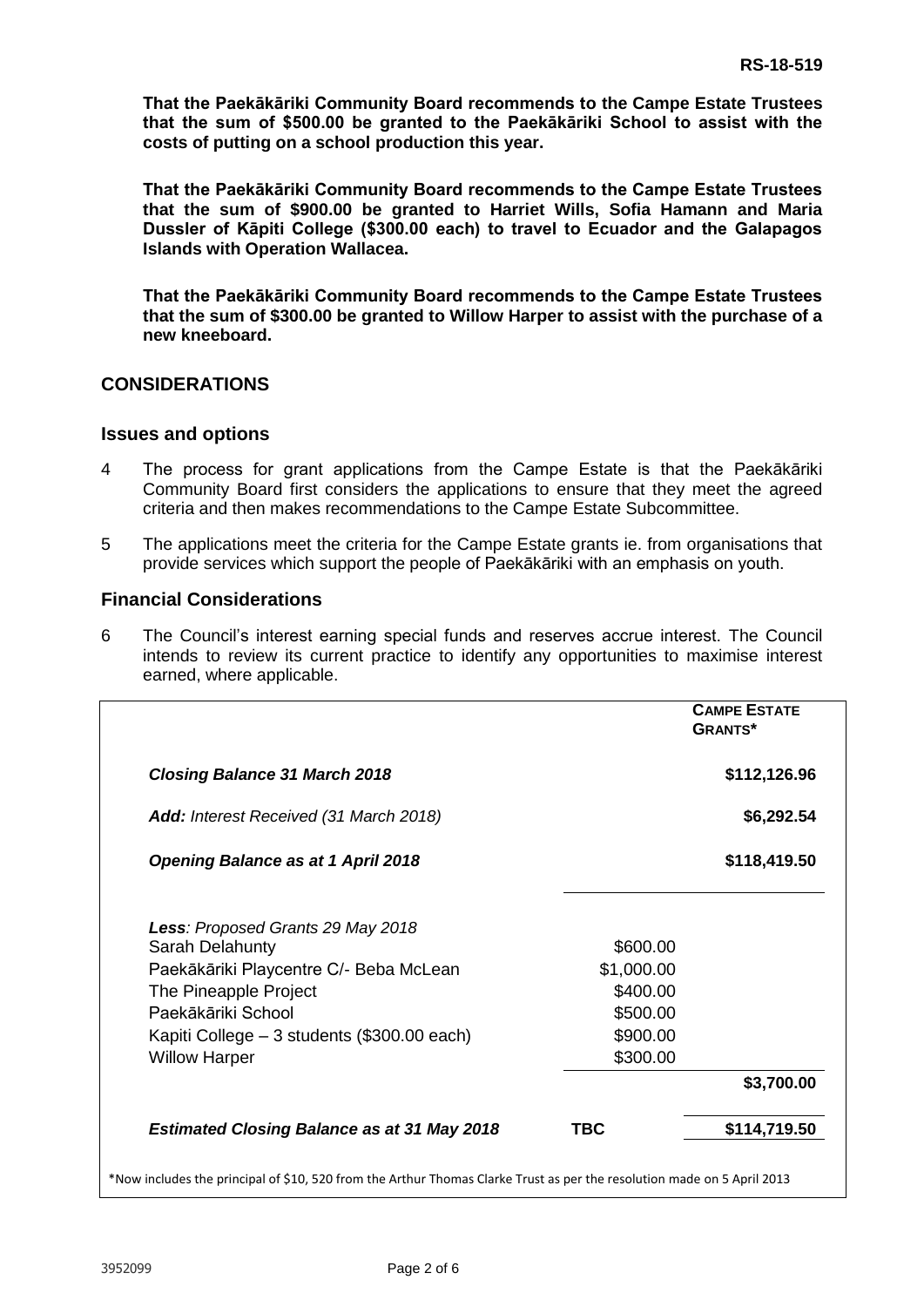#### **Legal Considerations**

7 It is important that the assets/proceeds from the Estate are used for the purpose as stated in the Will for the Campe Estate ie. that the assets/proceeds are used for charitable purposes for the benefit of the people of the Paekākāriki township. While there is an emphasis on youth this is not a binding condition.

#### **Consultation**

8 The proposed grants meet the grant criteria and are supported by the Paekākāriki Community Board.

#### **Policy Implications**

9 There are no policy implications from this report.

## **SIGNIFICANCE AND ENGAGEMENT**

#### **Degree of Significance**

10 This matter has a low level of significance under Council policy.

## **RECOMMENDATIONS**

- 11 That the Campe Estate Trustees approve the \$600.00 grant to Sarah Delahunty to help cover the costs involved in rehearsing and performing a play "Eating the Wolf" in Paekākāriki with young Paekākāriki women.
- 12 That the Campe Estate Trustees approve the \$1,000.00 grant to the Paekākāriki Playcentre to assist with meeting the salary costs of a Kaiarahi Reo to deliver the weekly bilingual Te Reo session.
- 13 That the Campe Estate Trustees approve the \$400.00 grant to the Pineapple Project to run an Acting Holiday Programme from 9-13 July for young people.
- 14 That the Campe Estate Trustees approve the \$500.00 grant to the Paekākāriki School to assist with the costs of putting on a school production this year.
- 15 That the Campe Estate Trustees approve the \$900.00 grant to Harriet Wills, Sofia Hamann and Maria Dussler of Kāpiti College (\$300.00 each) to travel to Ecuador and the Galapagos Islands with Operation Wallacea.
- 16 That the Campe Estate Trustees approve the \$300.00 grant to Willow Harper to assist with the purchase of a new kneeboard.

| Report prepared by:<br>Approved for submission by:<br>Approved for submission by: |
|-----------------------------------------------------------------------------------|
|-----------------------------------------------------------------------------------|

| <b>Judy Rennie</b>  | Jacinta Straker         | Natasha Tod          |
|---------------------|-------------------------|----------------------|
| EXECUTIVE SECRETARY | CHIEF FINANCIAL OFFICER | <b>GROUP MANAGER</b> |
| REGULATORY SERVICES |                         | REGULATORY SERVICES  |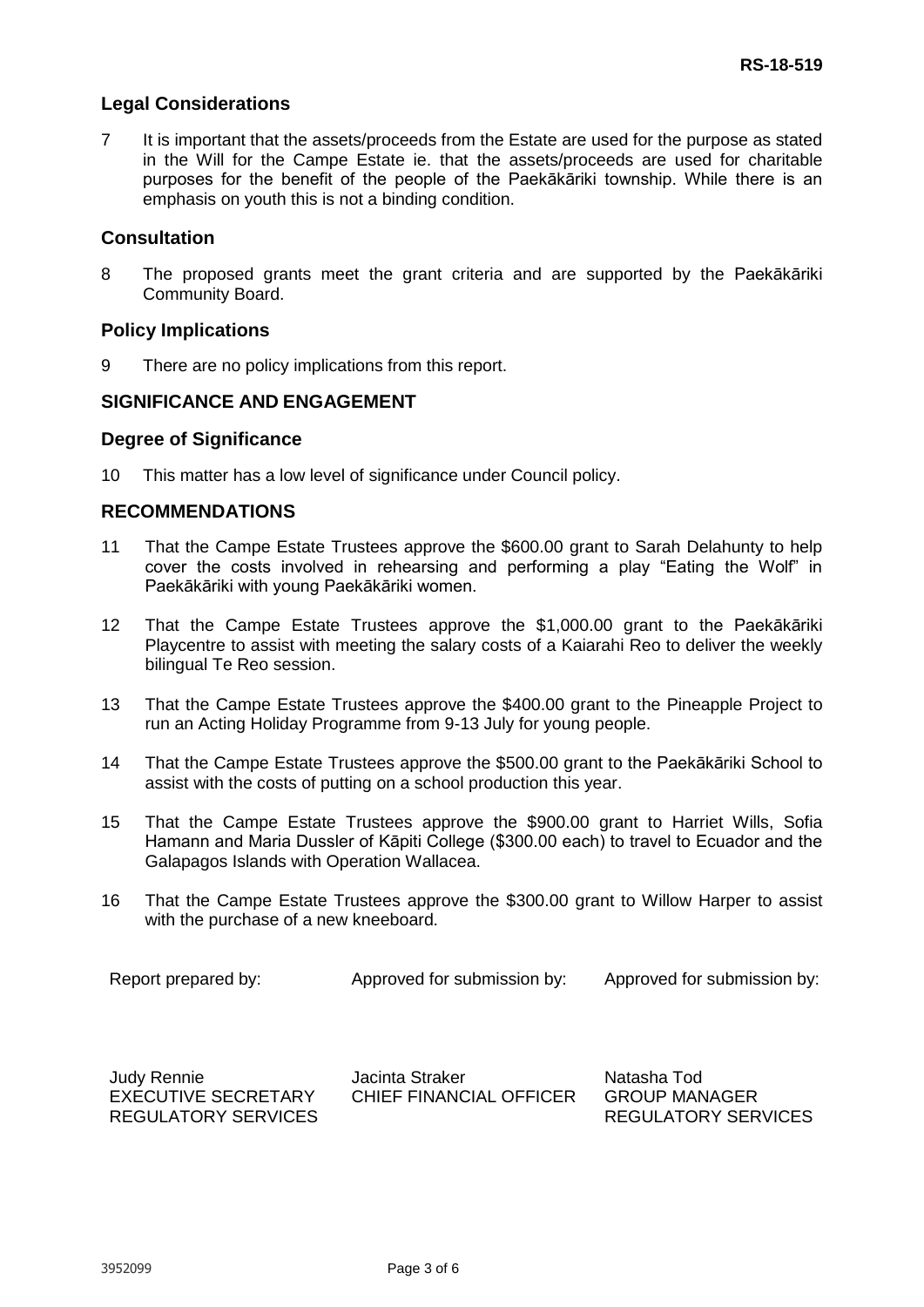## **Attached:**

- o Campe Estate Community Funds Criteria
- o Copies of the recommended applications:
	- o Sarah Delahunty
	- o Paekākāriki Playcentre
	- o The Pineapple Project
	- o Paekākāriki School
	- o Kāpiti College (Harriet Wills, Sofia Hamann and Maria Dussler)
	- o Willow Harper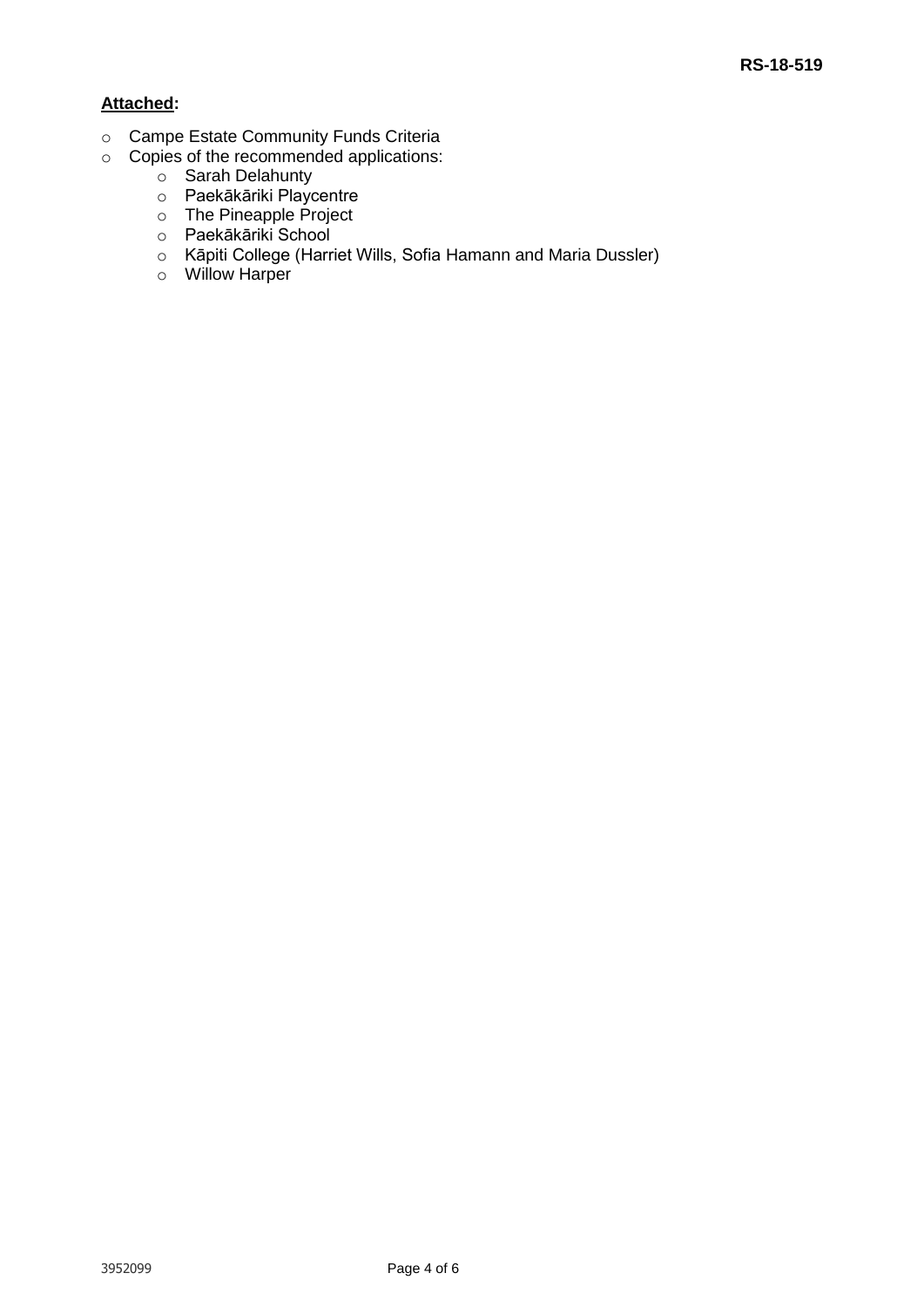## **CRITERIA FOR CAMPE ESTATE COMMUNITY GRANTS**

The Paekākāriki Community Board will receive the applications and make recommendations to the Campe Estate Subcommittee who will consider the recommendations and administer the distribution of the grants.

The criteria for applications are:

- 1. Applications with a focus on people aged under 25 years will be considered a priority;
- 2. Applications will be accepted from organisations that provide services which benefit the people, especially the young people of Paekākāriki;
- 3. Applications will be accepted from individuals provided there are tangible benefits to the Paekākāriki area;
- 4. Applications will include an outline of the expected benefits of any grant to the applicant, the organisation and the Paekākāriki community;
- 5. Applicants will only receive one grant per financial year;
- 6. Successful applicants will provide a report to the Community Board for the information of the Campe Estate Trustees on the uses of the funding and an account of the benefits which have accrued to the Paekākāriki community, the individual and/or the group.

#### **Procedure for Applications**

Applications must be made on the approved application form and addressed to:

#### **Judy Rennie** Campe Estate Grants Kāpiti Coast District Council Private Bag 60 601 PARAPARAUMU 5254

Email: [judy.rennie@kapiticoast.govt.nz](mailto:judy.rennie@kapiticoast.govt.nz)